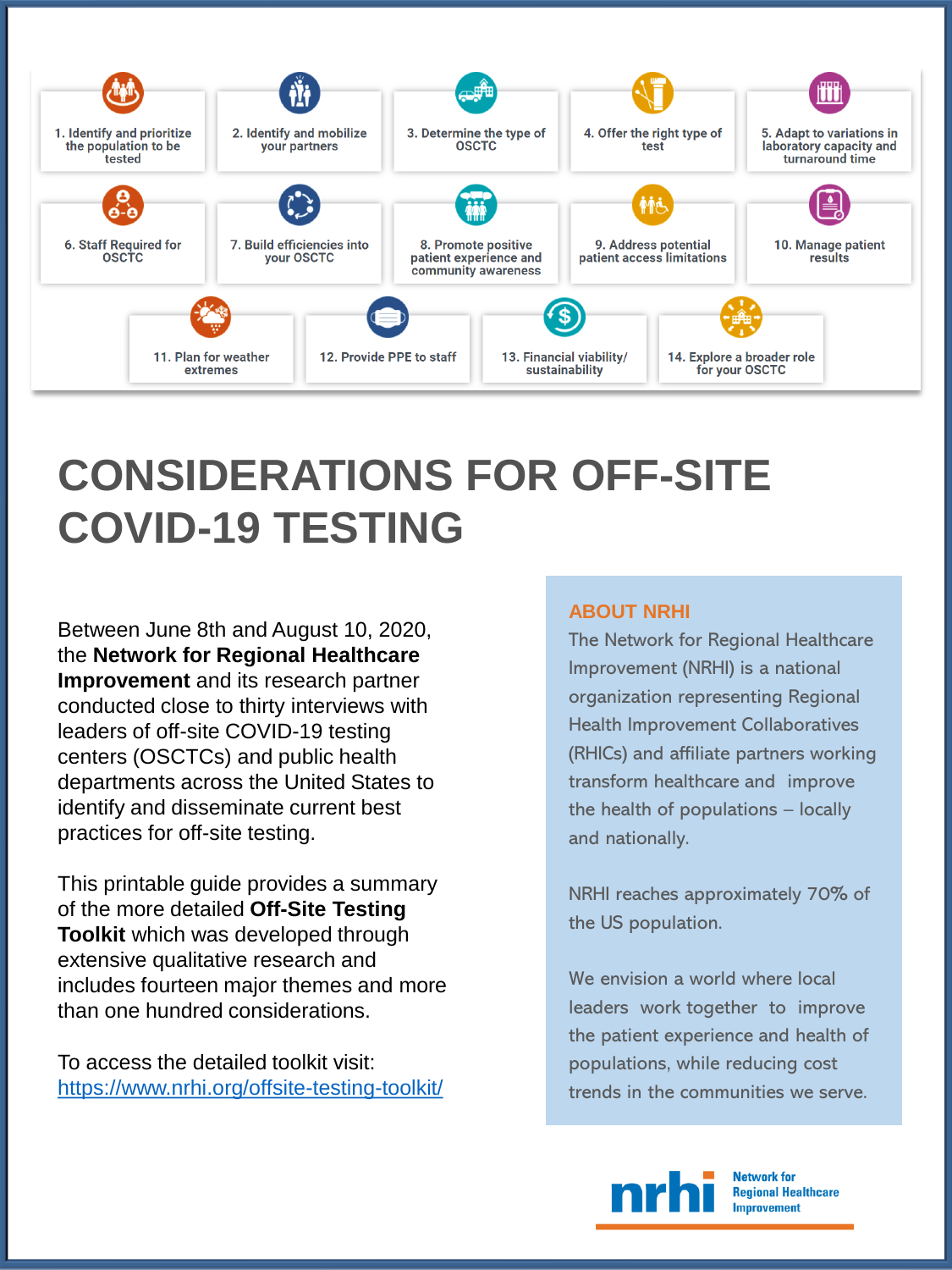

# **Identify and prioritize the population to be tested**

# **Decision makers**

• Identify a leader tasked with determining the population to be tested, who uses data and seeks broad input from partners.

# **Patient prioritization is evolving**

- When tests are limited, make sure populations that need them most can access them.
- Definitions of priority populations may need to evolve as test availability changes.

# **Using data to guide prioritization**

- Prioritization guided by clear data will benefit your population as well as help mitigate political pressures to test in certain areas.
- Identify areas most impacted by COVID-19.
- Collect racial and ethnic data in order to identify disparities in infection rates and access to testing.
- Apply a social vulnerability index to identify priority areas.
- Identify persons that already struggle with access to healthcare.
- Integrating data into composite scores and matrixes may be a good way to organize data.

# **Asymptomatic screening for workplaces and schools**

- OSCTCs are getting increasing pressure to support back-to-work and back-to-school clearance, but capacity-based prioritizations may not support testing these populations.
- OSCTCs can share prioritization matrices with employers and schools.
- Pooled testing may be a cost saving option to consider.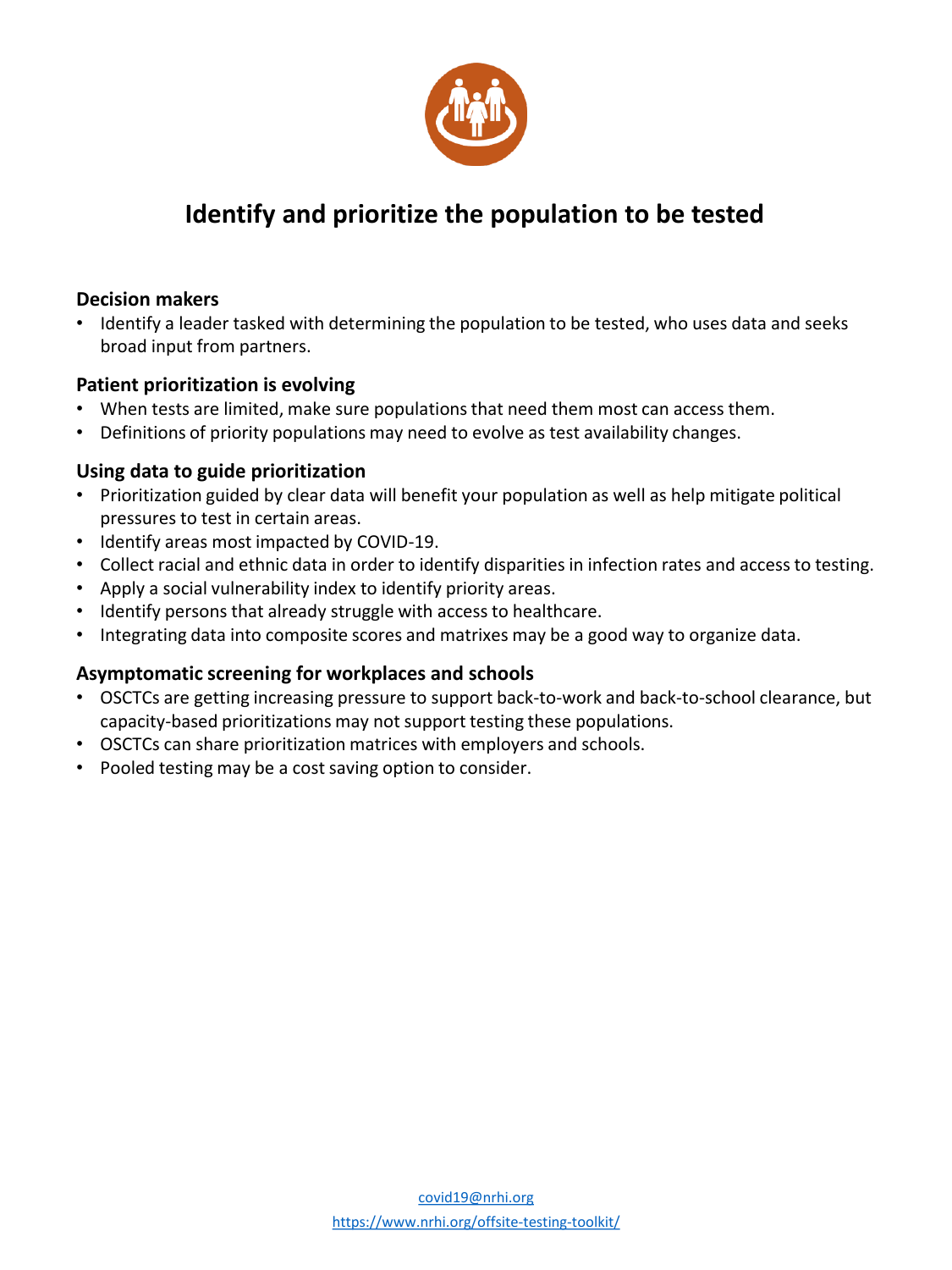

# **Identify and mobilize your partners**

# **Importance of partners**

• OSCTCs may need to think outside of the box and explore additional partnerships to meet the needs of their communities.

# **Existing networks and partners**

• Tap into existing networks as they can be easily mobilized and offer valuable insight and connections to support access to testing.

#### **Neutral conveners and integrators**

• Community foundations may act as conveners to bring diverse partners together to meet community needs.

#### **Department of Public Health**

• Departments of Public Health provide leadership, guidance, and support for OSCTCs.

# **Federal Government**

• HHS can provide extensive resources to hard hit sites.

# **National Guard**

• The National Guard is frequently viewed as a strong partner; however, some communities may be uncomfortable attending a testing event staffed by persons in military uniform.

# **Governors and elected officials**

• Governors may expedite the startup of testing centers and help procuring supplies.

# **Local leaders**

• Local leaders can champion OSCTC efforts.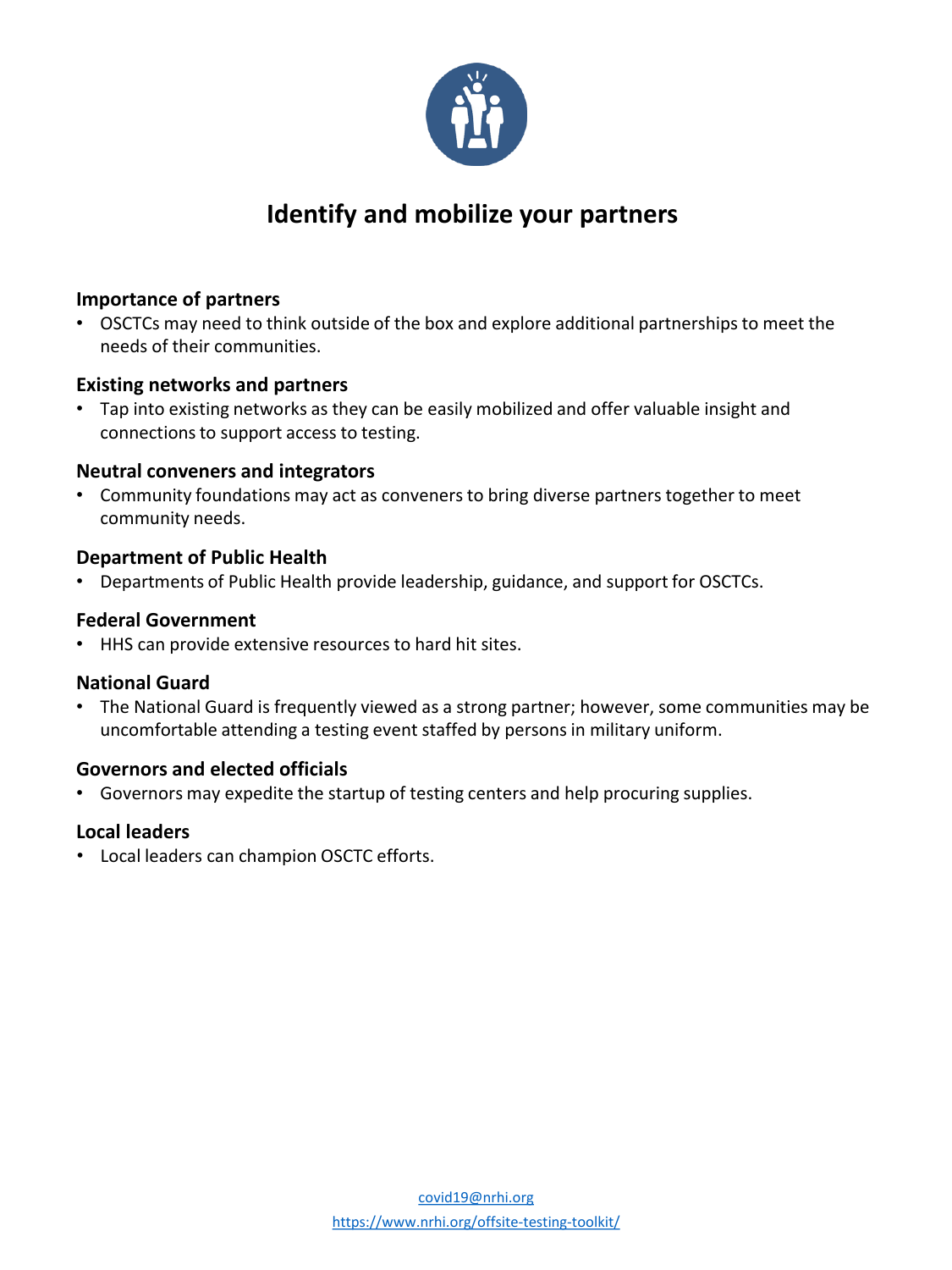

# **Identify and mobilize your partners**

# **EMS**

• EMS providers can be helpful acquiring materials, managing the logistics of the testing center, and leveraging their existing connections to support OSCTCs.

# **Volunteers**

• Existing volunteer organizations and networks can be leveraged to support OSCTCs; however, some OSCTCs reported challenges related to frequent training of new volunteers.

# **Visiting Nurse Associations (VNAs)**

• VNAs can be mobilized to support persons who cannot leave their home.

# **Boards of Pharmacy**

• State Boards of Pharmacy may provide valuable resources for community pharmacies offering testing.

# **Philanthropists**

- Philanthropic donors can fill capacity gaps by standing up their own testing sites, or partnering with existing sites to increase their capacity, reach, sustainability, and even in some cases OSCTC credibility.
- Health centers can leverage existing connections with philanthropists to gain funds for COVID-19 testing.

# **Places of worship**

- Places of worship can be trusted conduits of information around testing.
- Churches can also mobilize volunteers and may have space to host a testing site.

# **Social justice groups and community organizations**

• Seek out and build trust with social justice groups and other community organizations that understand the community you want to test.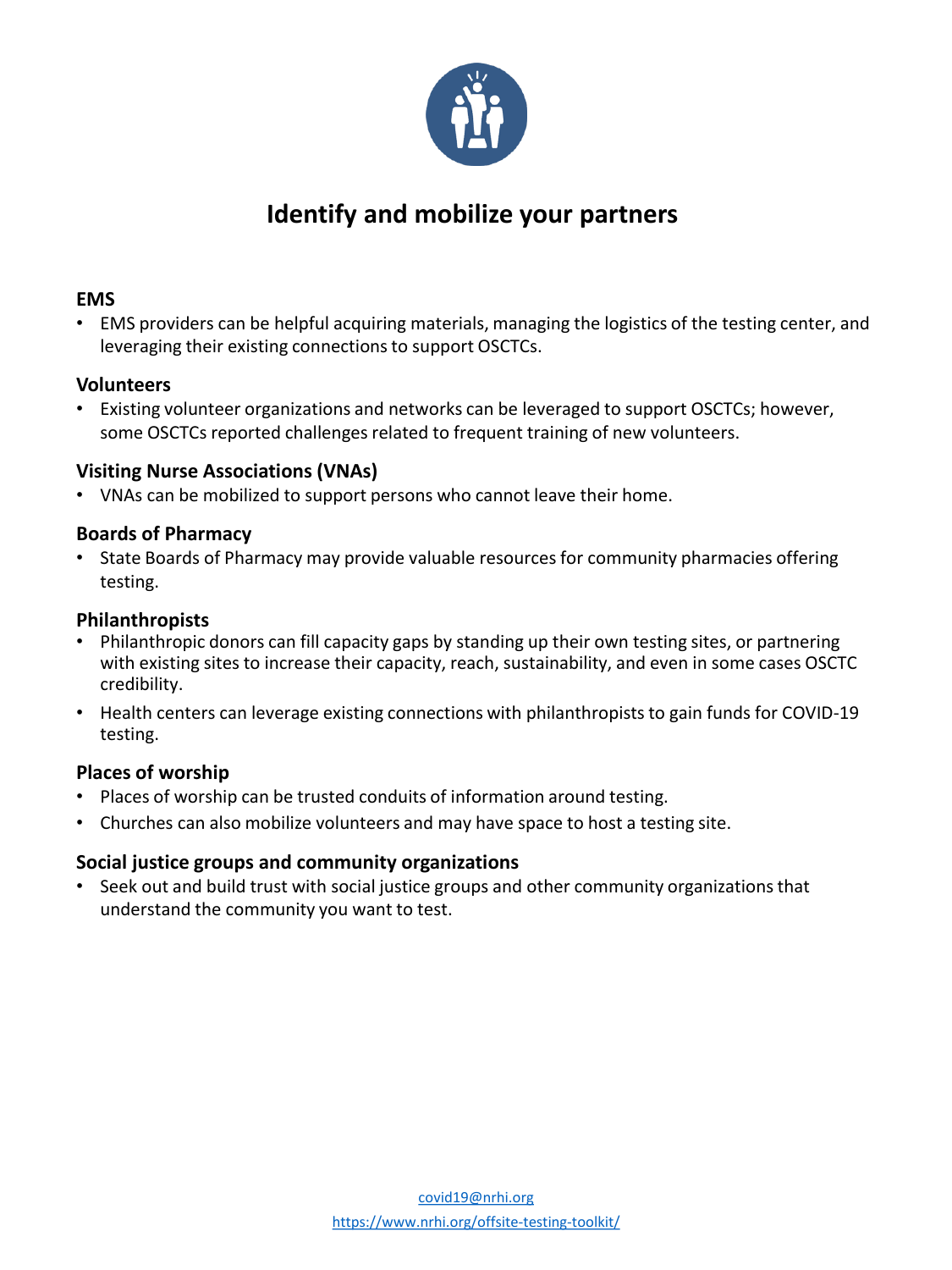

# **Determine the type of OSCTC**

# **High capacity drive through centers**

• High capacity drive through centers can test a large population quickly and efficiently but may not be accessible to the population at highest need.

# **Walk-up center capability**

Some communities may benefit from walk-up accessibility for testing.

#### **Indoor vs outdoor**

• Outdoor sites minimize the need for PPE, but weather extremes may be challenging for staff. Some OSCTCs are considering moving inside.

# **Community pop-up sites**

- "Pop-up" sites can rotate locations to broaden access across a region.
- Some communities may not want testing to occur in their catchment area.

# **Mobile van**

- Mobile vans can adapt quickly to cover outbreaks and make testing accessible in geographic regions in most need.
- Vans may be repurposed from prior-health-related uses or acquired through philanthropic means.
- Adding clinic services to sample collection can increase reimbursement, making this option more financially sustainable.
- Mobile vans may support adding on additional services, such as immunizations or health screenings.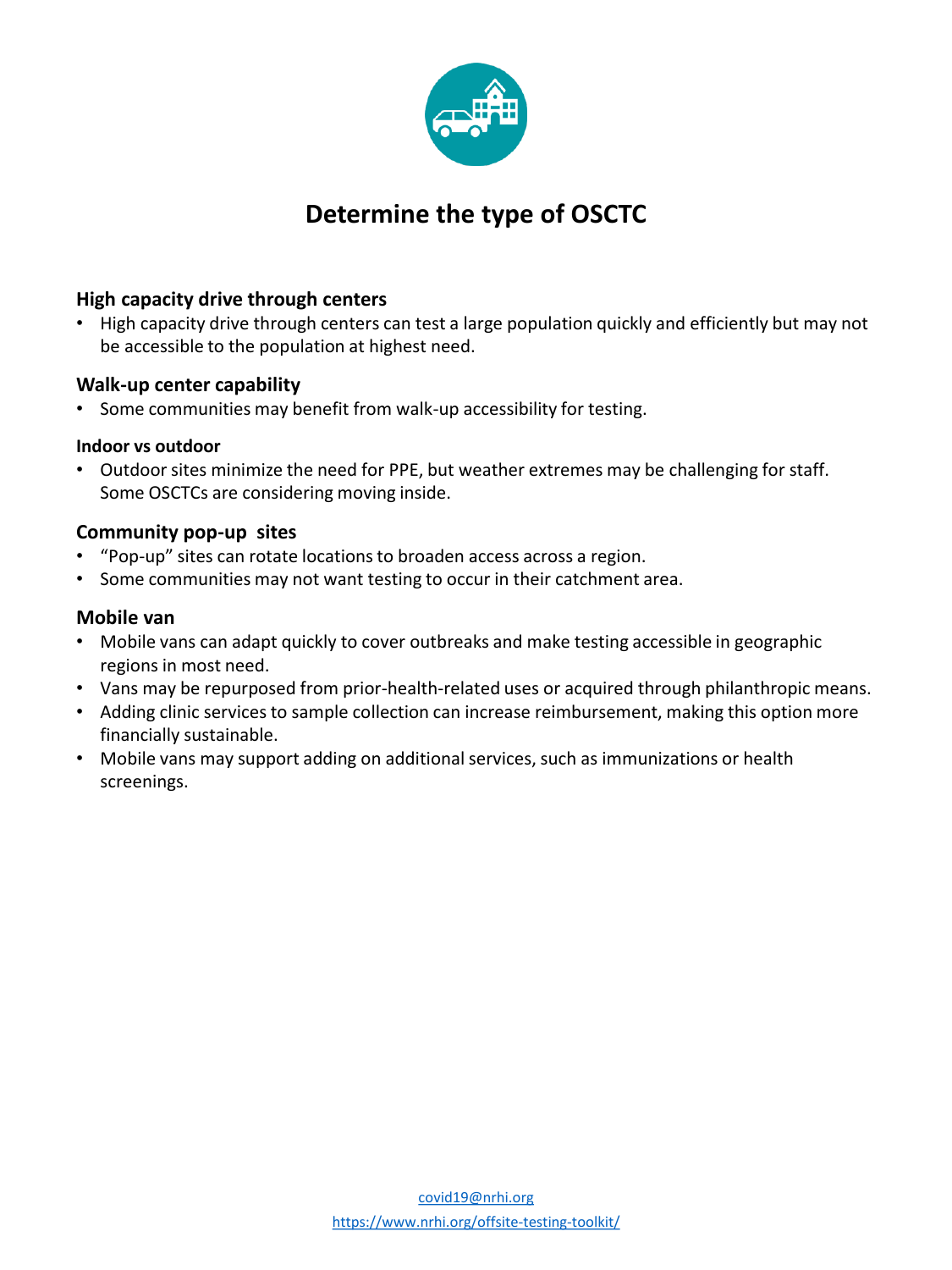

# **Determine the type of OSCTC (continued)**

# **Congregate living facility testing**

- Setting up an OSCTC at a facility with an outbreak or known to have a high-risk population may be the most efficient way to test certain populations.
- Active surveillance programs can be used to minimize spread of COVID-19 in congregate living situations.
- Assisted living facilities present different challenges around ordering tests and sharing results than skilled nursing facilities.
- Homeless shelters present challenges around getting results back to patients.

# **Community pharmacy**

- Pharmacies with drive-through windows can be repurposed for COVID-19 testing.
- Community pharmacies could play an important role in expanding testing access.

# **Home testing**

- Testing at home is currently resource intensive and requires OSCTC staff to conduct in-person visits.
- Partnering with VNAs may streamline home testing.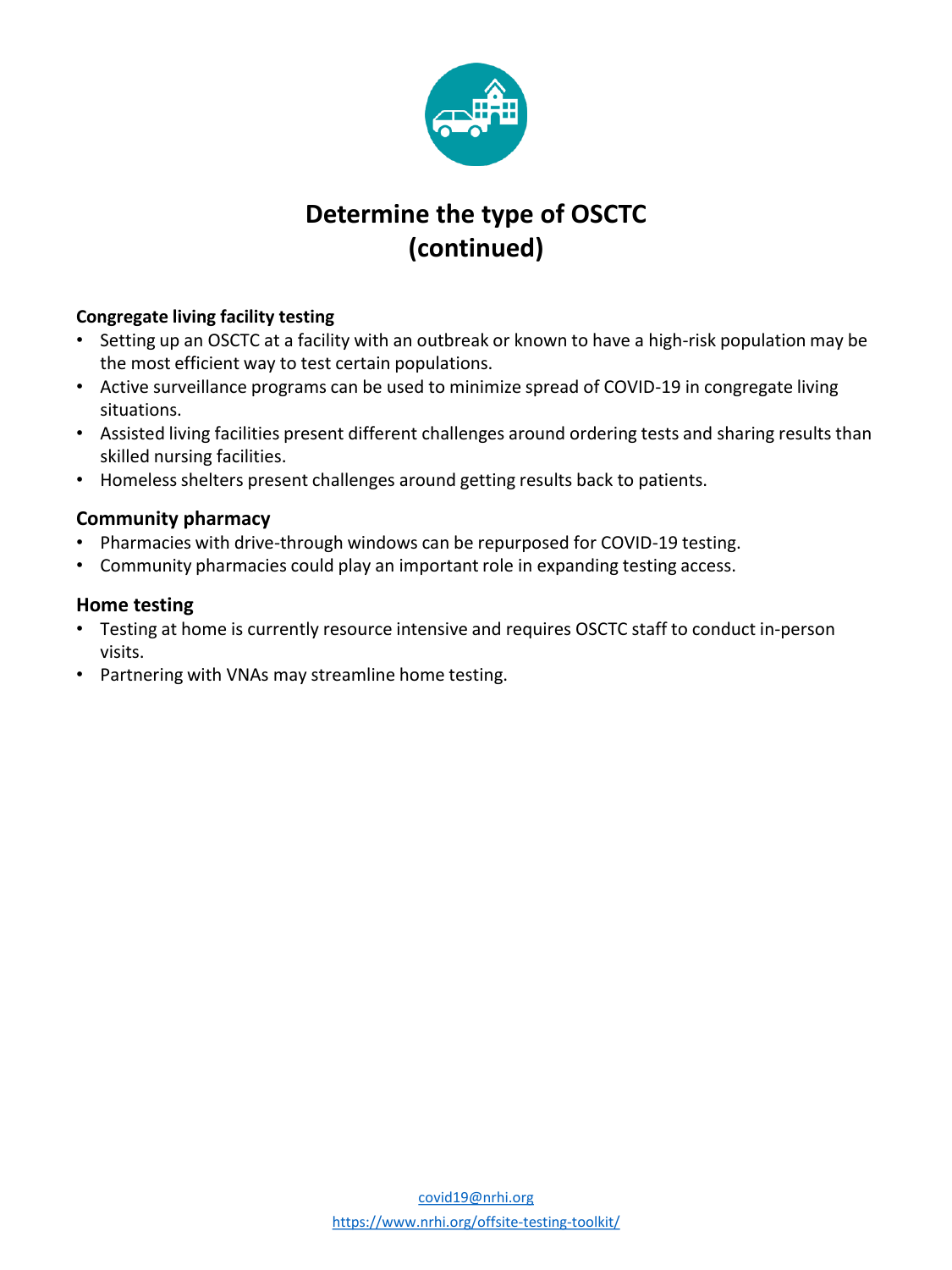

# **Offer the right type of test**

# **Serology/ Antibody tests**

• Serology testing can increase confusion and frustration around test results and may discourage future testing.

# **Antigen tests**

• Antigen tests have been gaining interest.

# **Anterior nares vs nasopharyngeal swab**

• Anterior nares testing is favored over NP swab by patients.

# **Rapid tests**

- Rapid tests may be deployed through pop-up testing sites to reach geographically isolated populations.
- Rapid tests can also be useful in justice systems, particularly in areas with very high volumes.
- Rapid tests with low costs and high sensitivity and specificity that could be administered frequently would solve many problems faced by OSCTCs.

# **Self vs clinician administered**

• Observed self-swabbing can minimize PPE.

# **Self-administered home tests**

• Home test kits that do not require in-person staff would solve many current problems with OSCTCs.

# **Pooled testing**

- Pooled testing may be a good option for certain populations, in areas of low incidence.
- More and more OSCTCs are considering pool testing, however, limited guidance is currently available.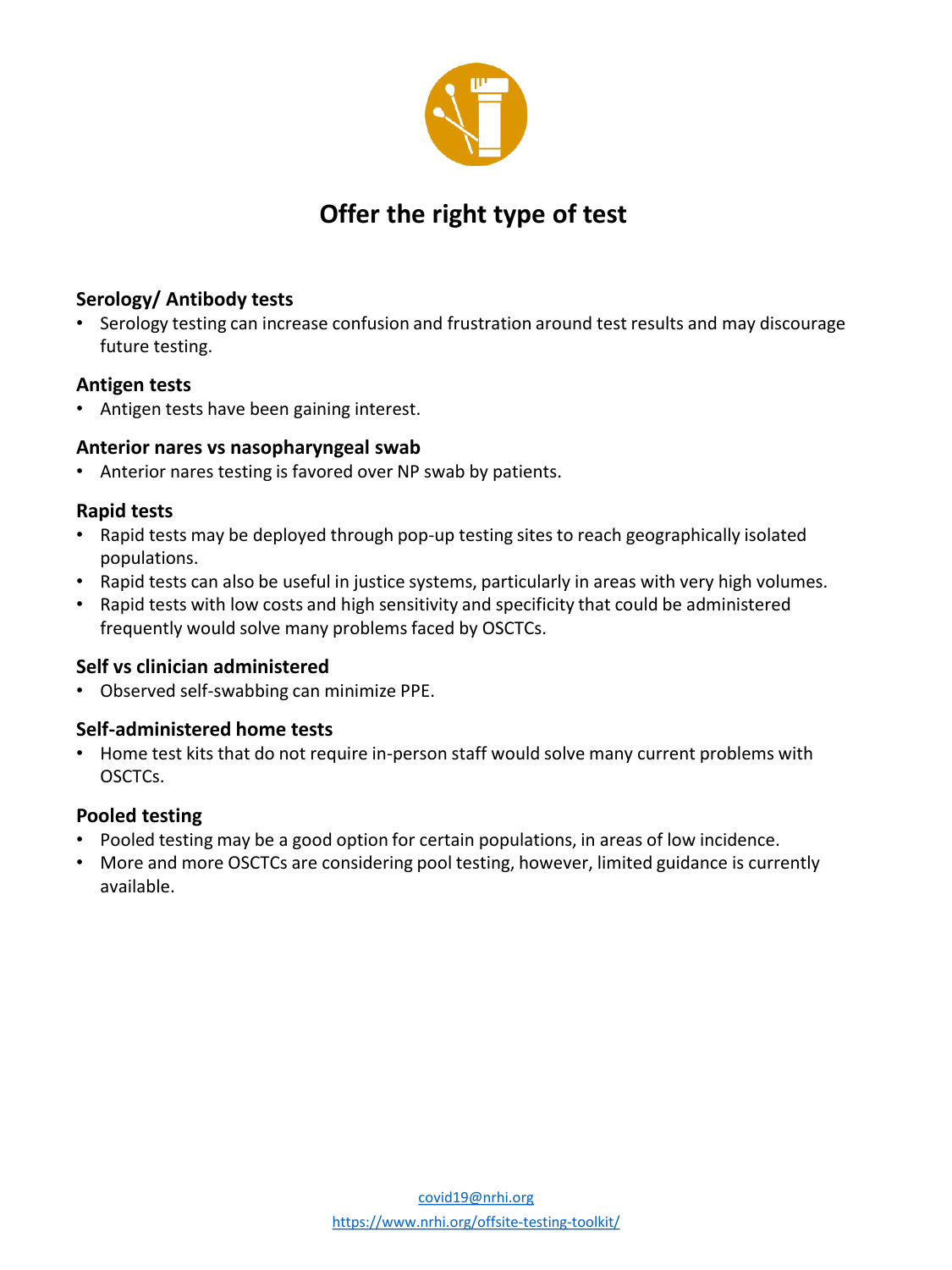

# **Adapt to variations in laboratory capacity and turnaround time**

# **Using multiple labs**

- Many local and university-affiliated laboratories are beginning to test for COVID-19.
- Different labs require different specimen collection materials. Be adaptable.
- Some local labs may have shorter turnaround times because their use of alternative and innovative reagents and materials are outside of the larger labs' supply chain issues.

# **Individual laboratories may need to offer multiple tests**

Laboratories need to be able to adapt to supply chain limitations.

#### **Innovative laboratory-OSCTC contractual relationships**

• Contractual agreements may benefit both the laboratory and the OSCTC.

#### **Community laboratory partnerships**

• Local laboratories may work together to provide overflow capability.

#### **State or community oversight**

• Centralized coordination and communication between OSCTCs and laboratories can help build efficiencies in laboratory selection and help laboratories plan for future testing needs.

# **Know each lab's turnaround times**

• Turnaround times vary and some labs offer priority turnaround times for certain samples.

#### **Laboratory staffing**

• Laboratories may be struggling with exhausted staff, that may be contributing to longer turnaround times.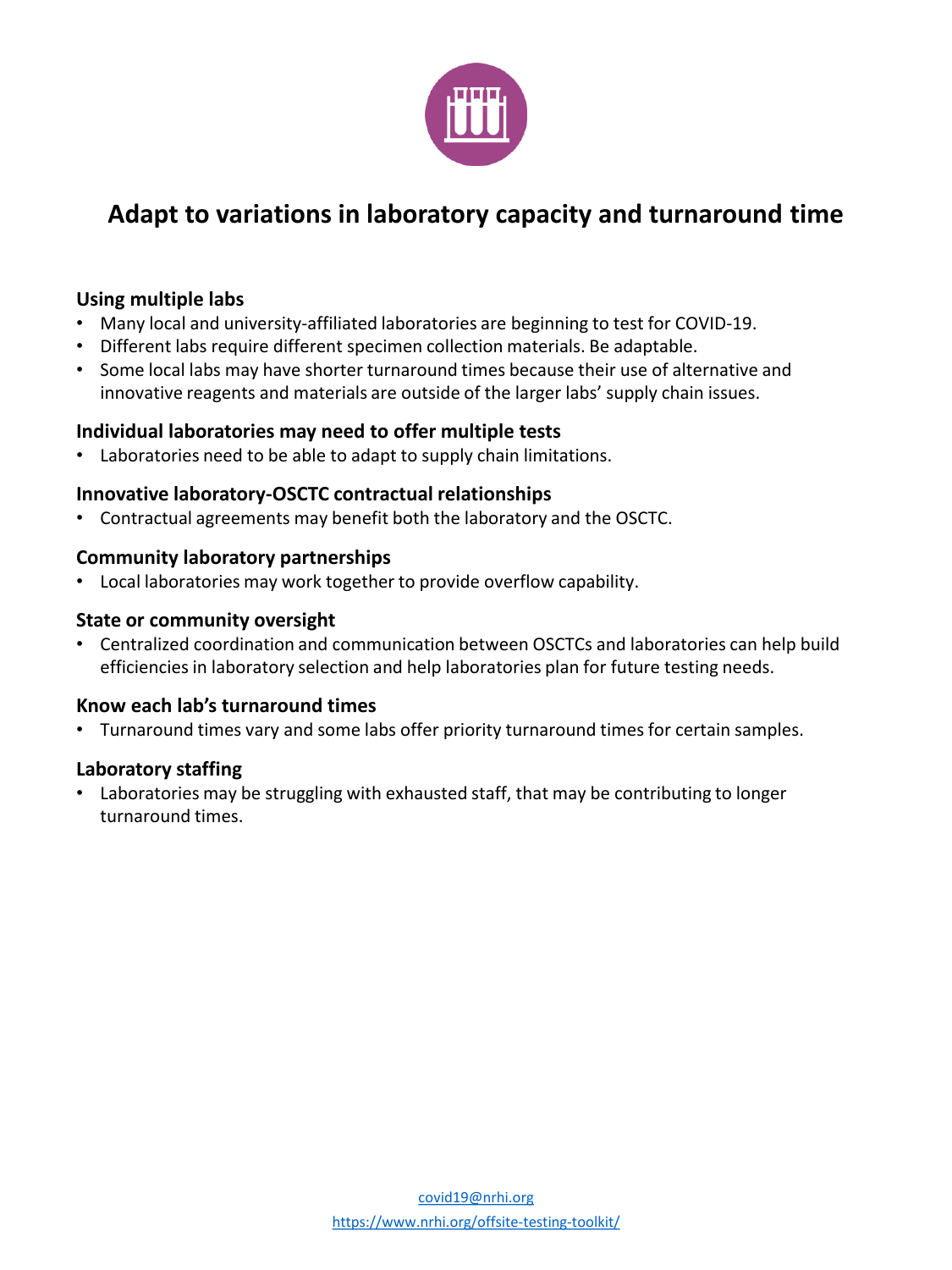

# **Staff required for OSCTC**

# **Sample collection staff**

- Sample collection requires a mix of clinical and administrative staff which may vary depending on the type of test administered.
- Consider having a site manager to keep things organized.

# **Initial registration / screening staff**

- Registration may be the most time-consuming process when considering staff time.
- Consider building in efficiencies.

# **Marketing / public education staff**

• Staff charged with marketing and education are needed to ensure the public is aware of the OSCTC.

#### **Customer inquiries staff**

• A central communication platform can build efficiencies.

# **Staff who order tests**

- Standing orders may alleviate provider burden and improve access, particularly in areas that require testing of out-of-state residents or have high rates of medically underserved persons.
- Consider the level of licensure needed to order a test. In some states, pharmacists can order tests.

# **Staffing for patient notification of results**

• Ensuring test results get back to patients can be labor intensive.

# **Public safety officials**

• Police, EMS, and other public safety personnel can be helpful in managing aspects of your OSCTC.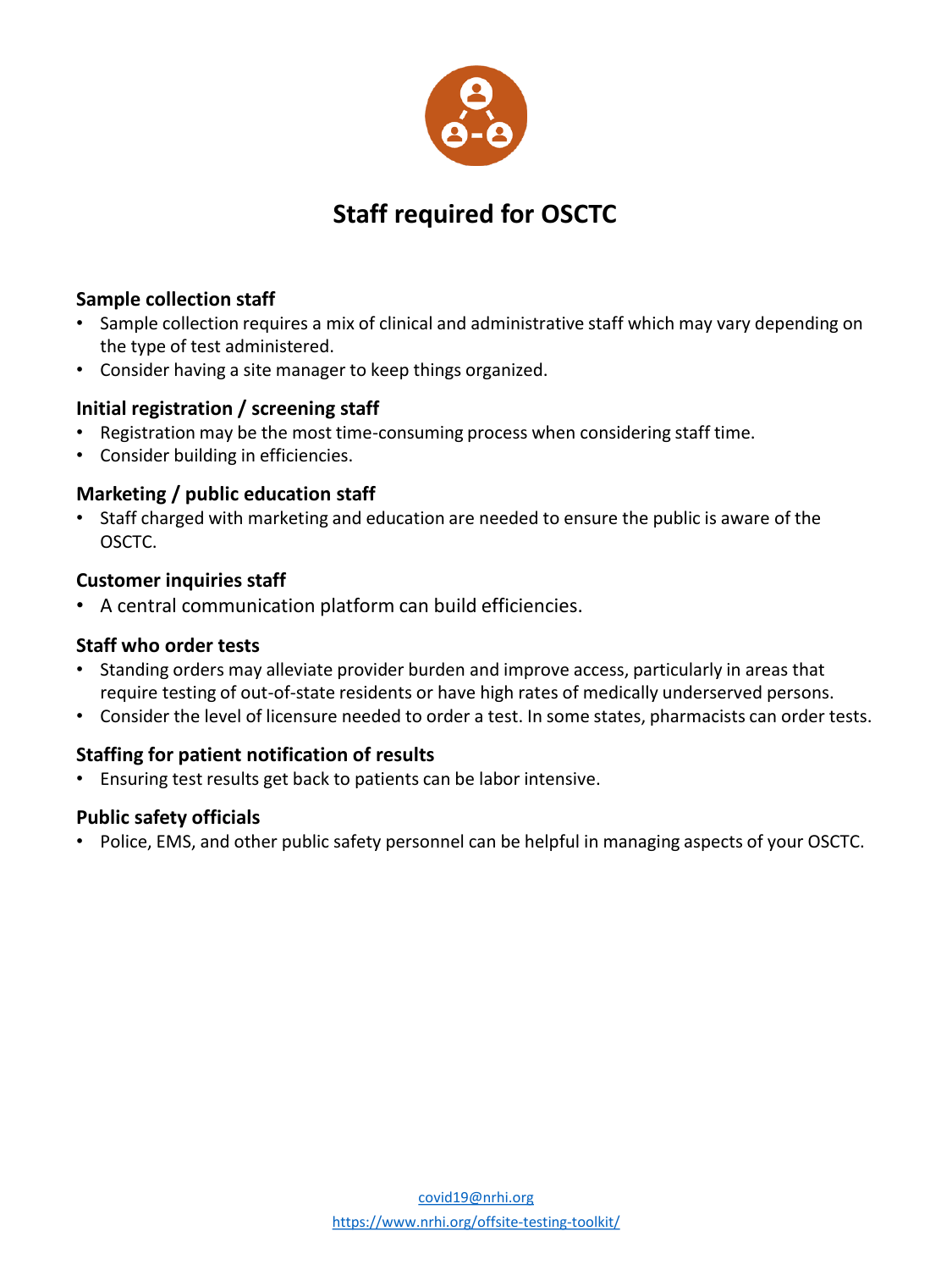

# **Staff required for OSCTC (continued)**

# **Community members and volunteers**

- Tap into volunteer networks to reduce costs and minimize staff burden, particularly for administrative tasks.
- Furloughed clinical volunteers may no longer be available.
- Medical schools, or others providing clinical education, may be a source of staff for OSCTCs.

# **Licensure needed for sample collection**

- Staffing with the lowest level of licensure can save money.
- Different states have different requirements around required staff licensure.
- The type of test administered can also impact staffing requirements.

# **Health center staff availability**

- With many clinics back up to pre-COVID clinic volumes, and with additional staffing needs within clinics for screenings and cleaning, staff resource pools may no longer be able to support OSCTCs.
- Testing sites need to transition to longer term staffing solutions, which may include hiring new staff.
- Frequent changing of OSCTC staff may result in reductions in quality and efficiency.

# **Using contractors**

- Contracting out the staffing for OSCTCs in some cases may be cost effective and appropriate.
- Contractors may also bring a fresh set of eyes to your OSCTC and identify some efficiencies
- Contracting with organizations that manage multiple aspects of COVID-19 testing, compared to contracting with multiple organizations managing distinct areas, may build efficiencies.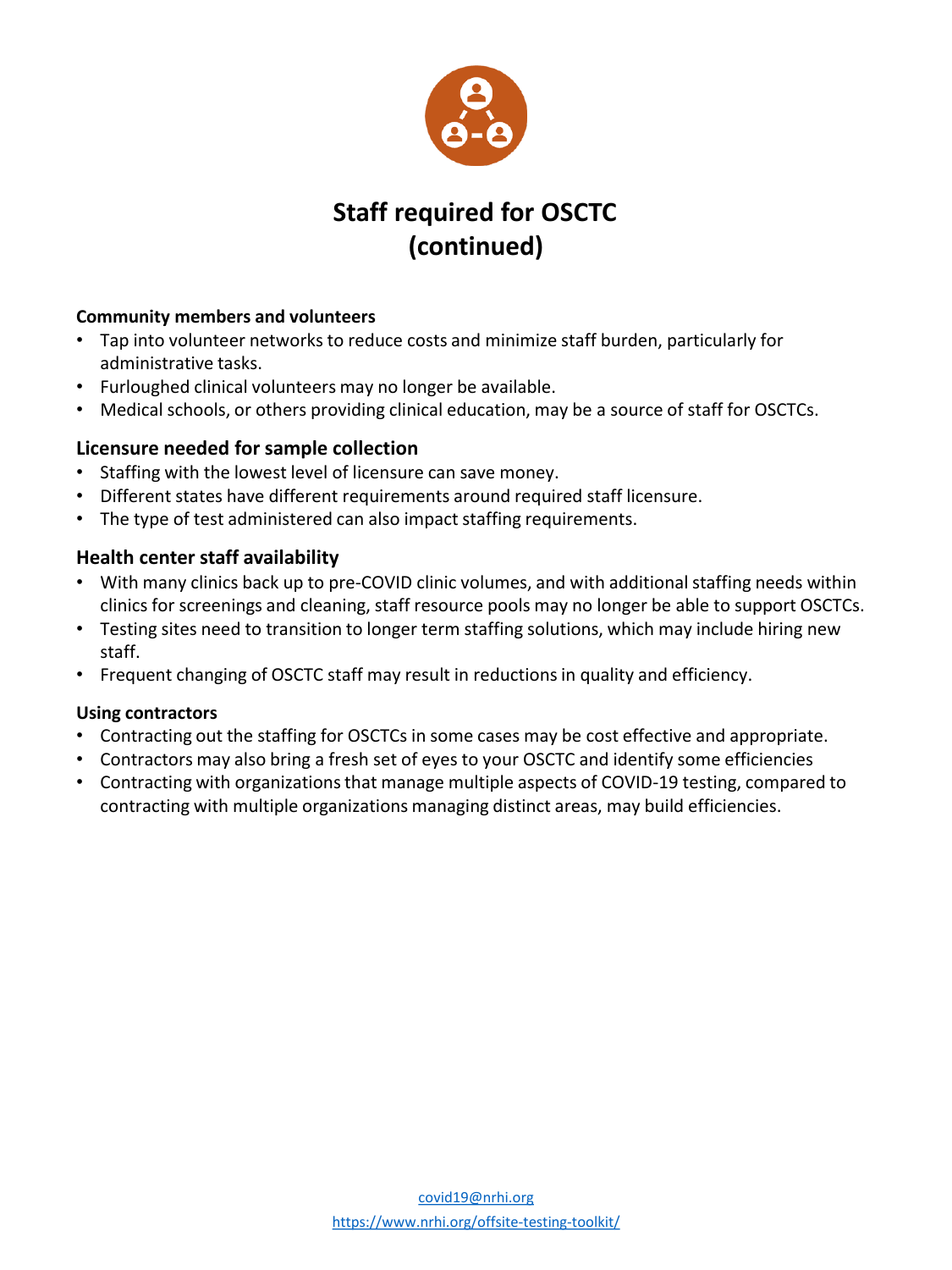

# **Build efficiencies into your OSCTC**

# **Appointments**

- Appointments can ensure OSCTCs have a steady flow of patients.
- Pre-registration can save time, leading to a quicker visit at the OSCTC.

# **Online data entry**

• Conducting the screening and registration process online can minimize staff time and potentially reduce data entry errors.

# **Using data**

• Thoughtful collection, compilation, and analysis of data can identify problems and build in efficiencies to your OSCTC.

# **Quality improvement processes**

- Regularly review your OSCTC procedures to identify improvements and add efficiencies.
- Gain and incorporate patient and staff feedback.
- Build in competency trainings for OSCTC staff.
- Consider periodic audits of OSCTC processes.

# **Playbooks and process flow maps**

- Create playbooks and process flow maps to add clarity, streamline protocols, and facilitate the setup of future OSCTCs.
- Consider bringing in experts to engineer processes and build additional efficiencies.

# **Start small**

• Start with a smaller site to develop and improve processes before deploying larger site.

# **Team communication**

• Strong communication processes built within internal teams and between external partners can allow sites to quickly adapt to problems.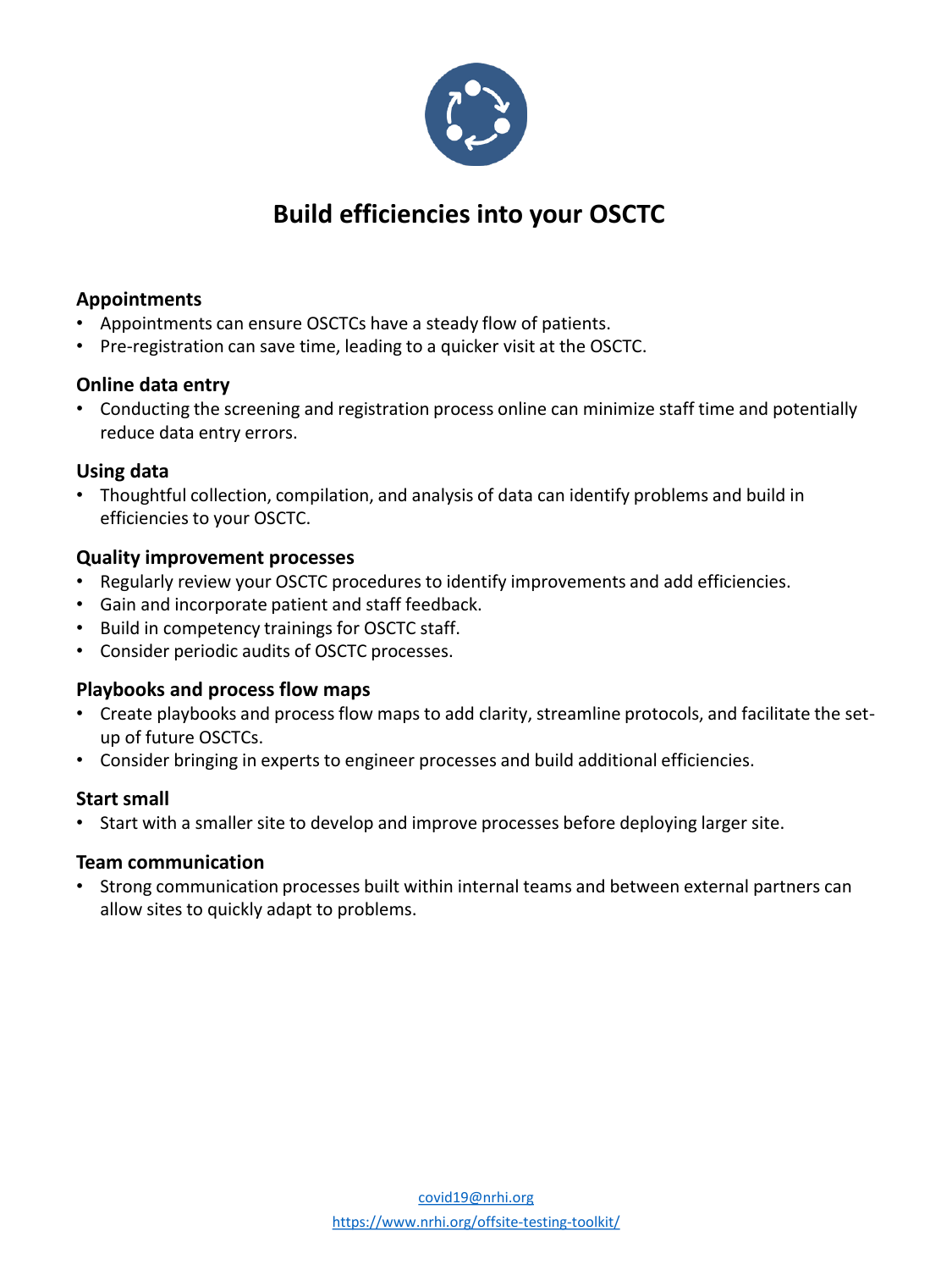

# **Promote positive patient experience and community awareness**

# **Understand community fears and concerns**

- Listen to your communities and become educated on issues impacting them.
- Certain populations may be wary of some of the screening questions, and how a positive test could impact immigration status of themselves or a member of their family.
- Some community members may not be able to afford a 2-week quarantine period.
- Some community members may not understand the importance of testing.
- Work with partners to address and mitigate community concerns.

# **Dispel fears and build trust**

- Use elected officials from within communities to dispel fears and build trust.
- Regular and clear communication and education can build trust within communities.

#### **Leverage community organizations**

- Get help from local community organizations to make sure your efforts are culturally sensitive.
- Some community members will not access traditional websites or media platforms with information on COVID19 testing.
- Building connections and trust with social justice groups and associations that regularly communicate to communities can help get information out effectively.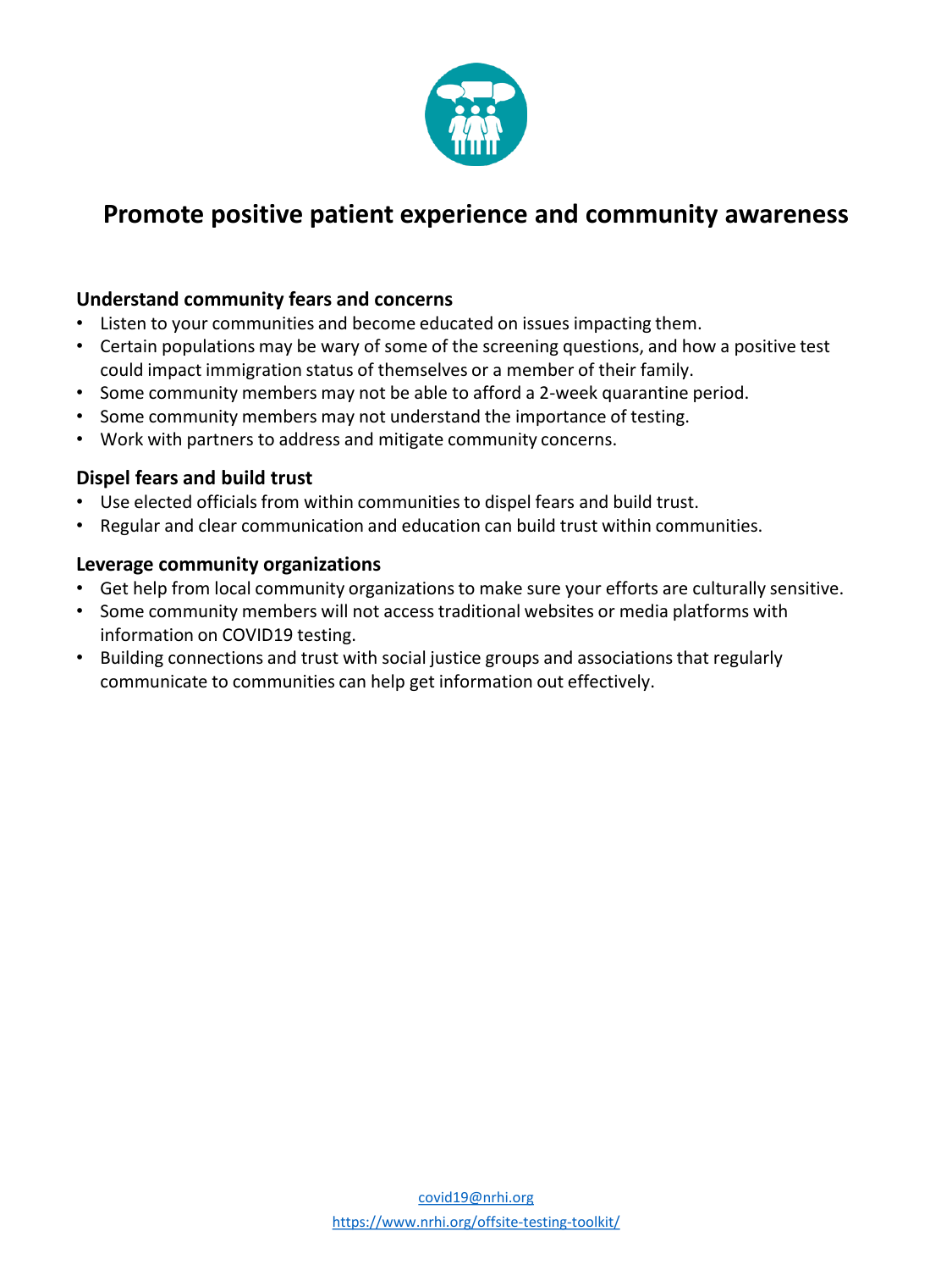

# **Promote positive patient experience and community awareness (continued)**

# **Centralized communication source**

- A central website can provide everything a patient may need to know on all OSCTCs within their catchment area.
- Centralized communication can also ensure all messaging is aligned.
- Utilizing existing mapping applications is an opportunity to share information on your OSCTC.
- A centralized source of communication can minimize the need for additional marketing about your site.

# **Strategic advertising**

- Signage is important both to increase awareness of testing options as well as directing patients to the site, but they can be expensive to purchase and may have a long turnaround time for printing.
- With limited funding, sites may need to think creatively about placement of testing notification materials.
- Social media is a cost-effective and widely accessed marketing tool for OSCTCs.
- Leverage the media to publicize your OSCTC.
- Local artists can offer creative strategies to reach and educate target populations about testing.
- Reverse 911 notification systems may be leveraged to inform the public about testing.

# **Prioritize patient experience**

• Patients will return to your testing center and promote it to others if they have a positive patient experience.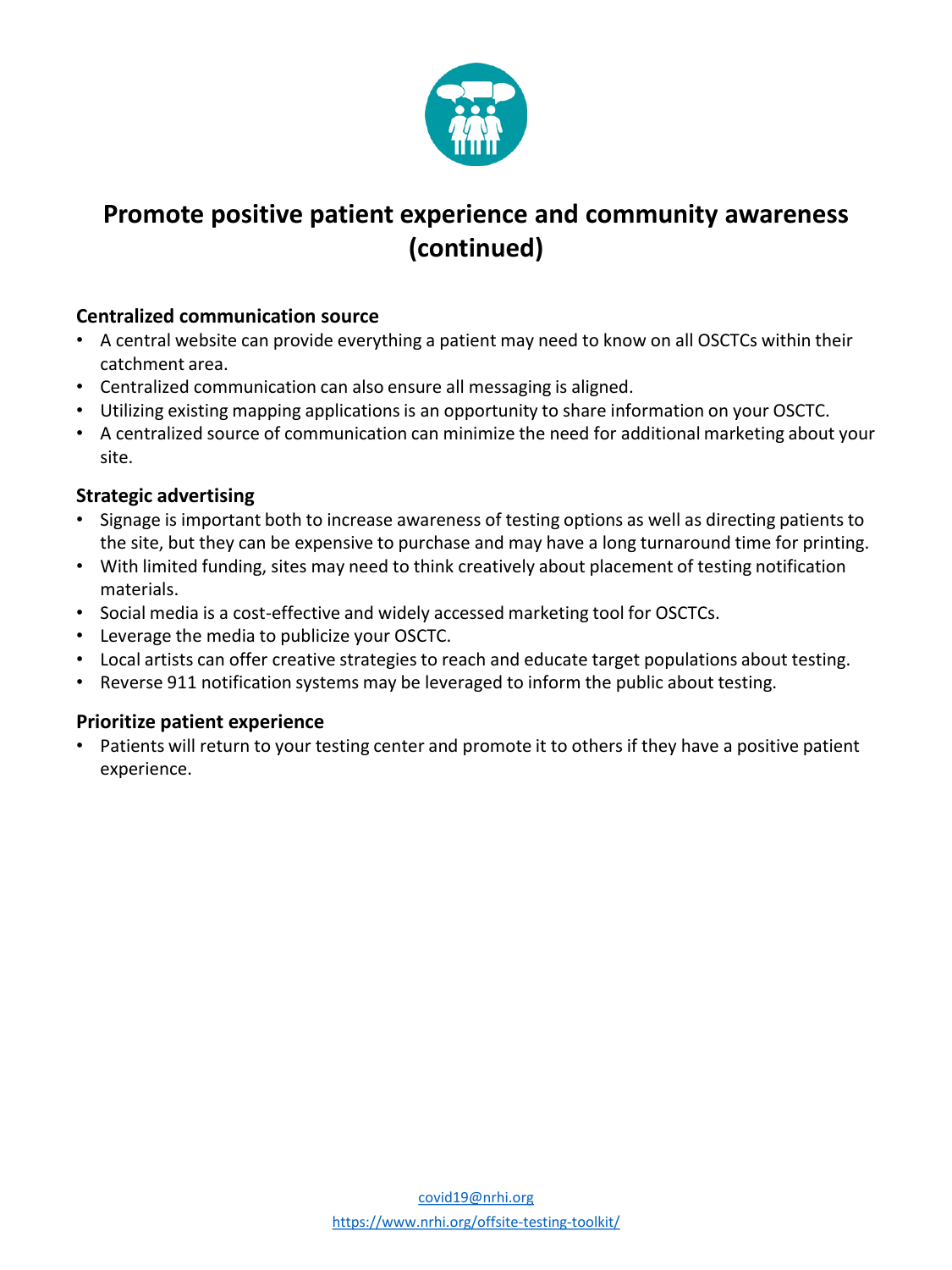

# **Address potential patient access limitations**

# **Insurance coverage and affordable testing**

• Critical decisions must be made regarding funding, billing, and test provision for patients without insurance.

# **Standing orders**

- Standing orders can facilitate testing for persons without a primary care provider.
- States interested in implementing standing orders may find examples from other states they can adapt.

# **Literacy levels**

• Consider reading levels of materials related to your OSCTC.

# **Patient physical or mental limitations**

- Family members can provide assistance with testing.
- Consider providing handicap access.

# **Translation**

- Many states are producing their own set of translated materials -- there are opportunities for sharing among states in lieu of each state creating their own.
- On-site interpretation services may be needed.

# **Scheduling**

- Try to have morning, evening, and weekend options for testing to accommodate work schedules.
- Regular testing schedules can improve community awareness of OSCTCs.

# **Transportation challenges**

- Consider working with VNAs to help ensure testing access for homebound persons.
- A walk-up option (vs. drive through) can support persons who don't have a vehicle.
- Place OSCTCs on or near public bus lines, or partner with a transportation service to bring patients to your OSCTC.
- Co-locate your OSCTC with an FQHC, which are already required to be within a certain mile radius of public transportation.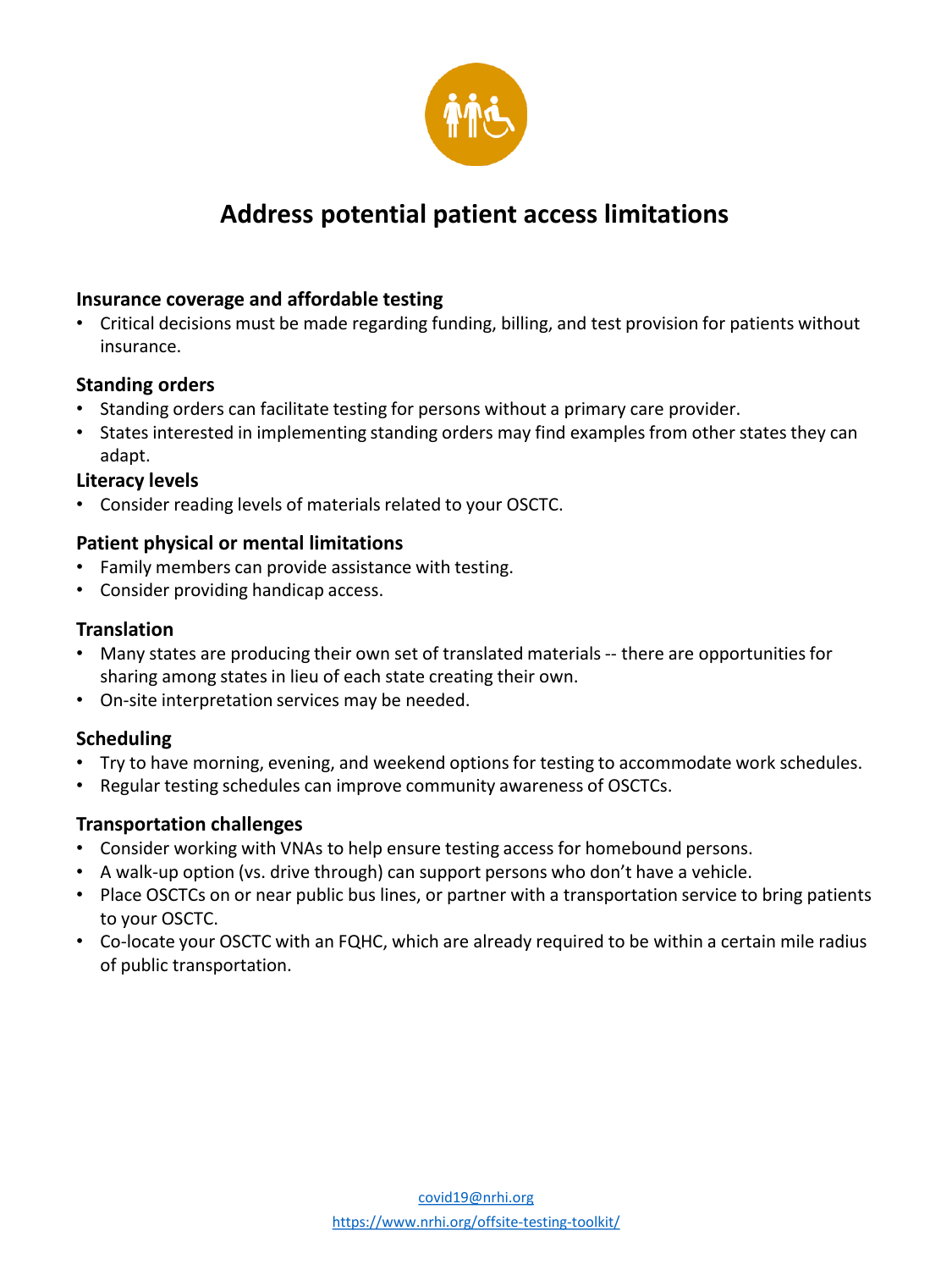

# **Manage patient results**

# **Staffing**

- Identify the appropriate staff to reach out to patients prior to the patient being tested.
- Decide if there are staffing differences to consider for positive vs. negative results.
- Manually calling each person can be resource intensive.

# **Electronic notification systems**

- Apps and on-line portals are efficient but may limit meaningful provider follow-up with patients needing care.
- OSCTCs may require patients to register in an EMR to streamline communication of results.
- Read-receipts and built-in provider follow-up can support a strong follow-up process.

# **Know the best way to contact patients**

- Discuss options for getting the patient their results prior to conducting the test.
- Offer alternative ways to get patients their results.

# **Homeless populations**

- Getting results back to the homeless population can present challenges.
- Being clear about when OSCTC staff will come back to their testing location with their results may be a solution when no contact information is received.
- A central, well-publicized hotline, may be an effective way of allowing patients to call to get their results.

# **Employer-sponsored testing**

- Results may be directly shared to employers, if this authorization is included in the consent process.
- Identify key contacts at each facility that will receive results.
- Consider using electronic platforms to streamline the process of sharing results for large numbers of employees.

# **Public health data requirements**

- Test results also need to be shared appropriately and timely with public health officials.
- Race and ethnicity data was frequently reported as challenging to receive.
- The diversity of types of tests, laboratories doing testing, and increased number of point-of-care tests may require new systems to be built to ensure all results are captured centrally.
- Moving away from faxes and using electronic systems will help ensure that all required information, including race and ethnicity, is collected during testing and transferred appropriately to health departments.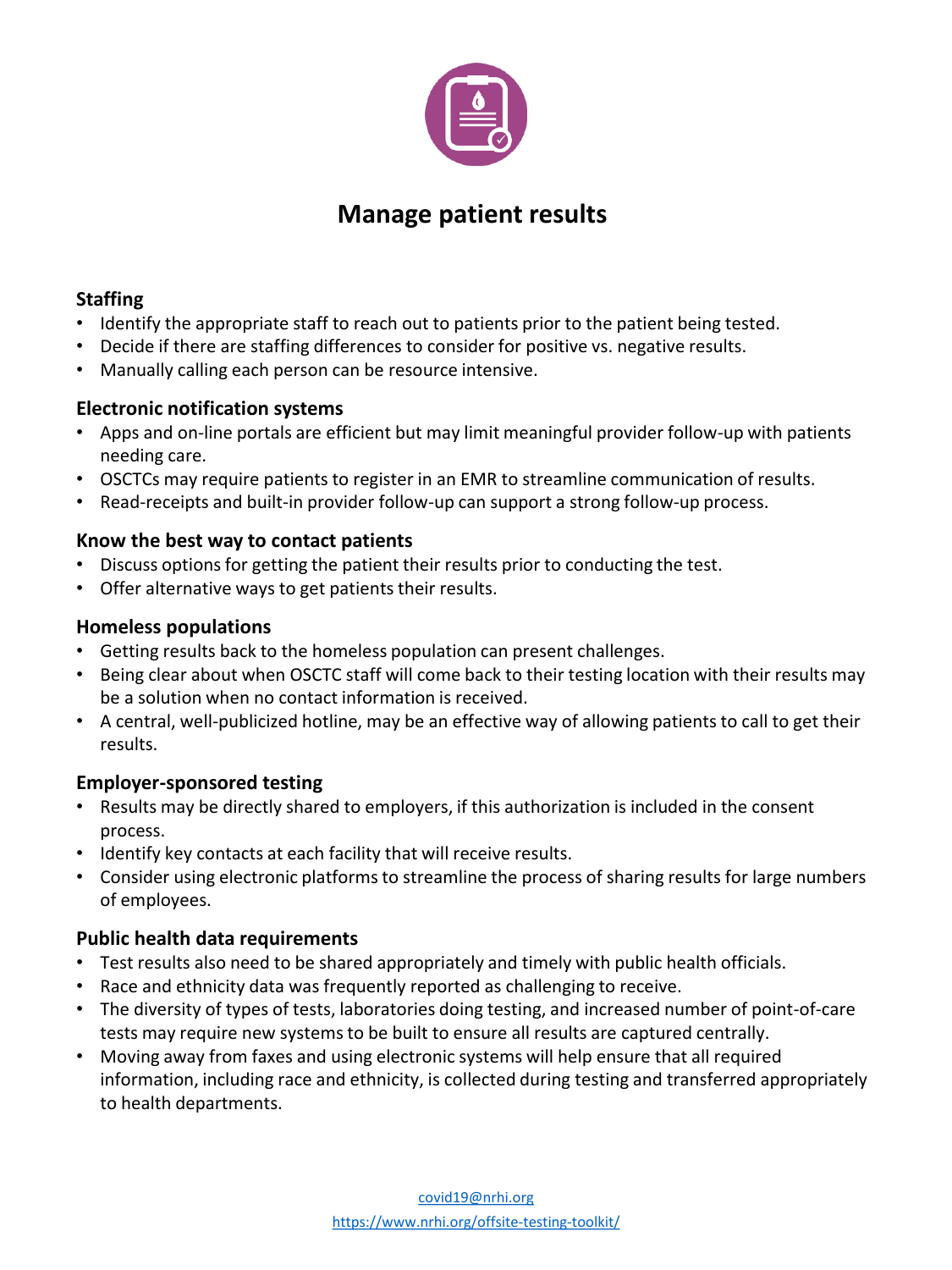

# **Plan for weather extremes**

#### **Indoor vs. outdoor**

- Weather can have a significant impact on testing.
- Design outdoor set ups to ensure staff are physically safe from the elements.
- Some sites have moved to indoor locations in response to weather concerns.

#### **Innovative hybrid indoor-outdoor sites**

• Some sites have used creative solutions that maximize air circulation but allow for staff to remain warm / cool as needed.

#### **Mobile vans**

• Mobile vans with generators may offer support for cooling or heating as needed.

#### **Face shields**

• Face shields may need to vary based on weather.

#### **Gowns**

• Gowns and protective suits may need to vary based on weather.

# **Self-cooling strategies**

• Cool vests can also be worn on very hot days.

#### **Hydration**

• Encourage staff to hydrate well before shifts. If masks are limited, staff may not have access to food or water for a significant period while collecting samples.

# **Tents**

• Consider quality of tents.

# **Staff rotations**

• Staff shift length may need to be adjusted based on weather.

# **Scheduling**

• Test in the mornings to beat the heat.

# **Equipment functioning**

• Some test equipment cannot withstand extremes in temperature.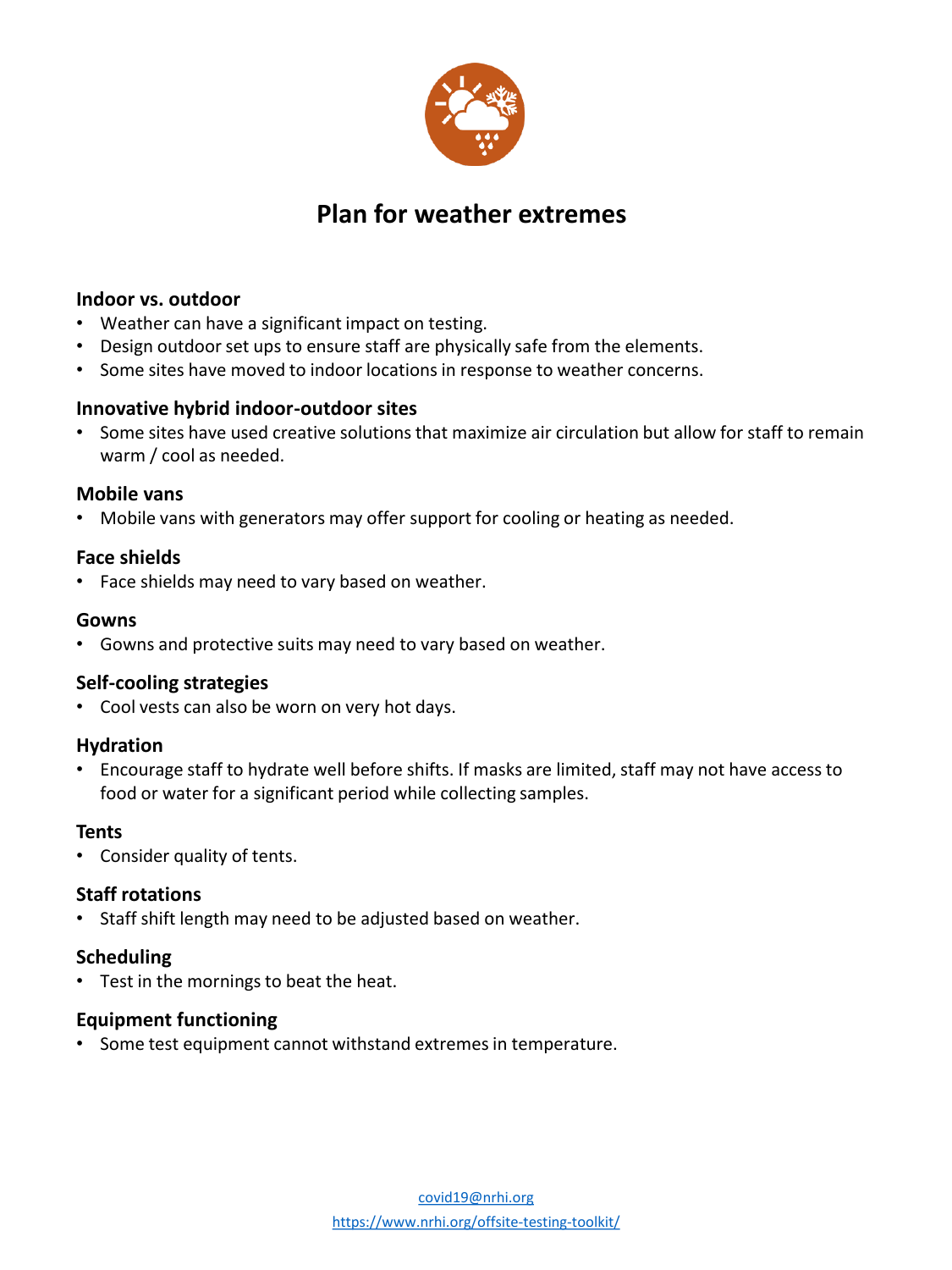

# **Provide PPE to staff**

# **Keeping track of PPE**

- PPE shortages are still significantly impacting some OSCTCs.
- Managing PPE procurement is an essential and ever-changing task, that requires continual communication with suppliers and OSCTCs.

# **Regional partnerships**

• OSCTCs, particularly smaller ones, may want to work together to increase PPE buying power or to trade supplies.

# **Go local**

• Work with local manufacturers that have adapted to produce PPE in response to shortages.

# **Non-traditional PPE**

• In periods of shortage, OSCTCs may need to identify creative solutions for PPE.

# **Guidance on appropriate PPE**

• OSCTCs do not have consistent guidance on the level of PPE required for staff collecting samples.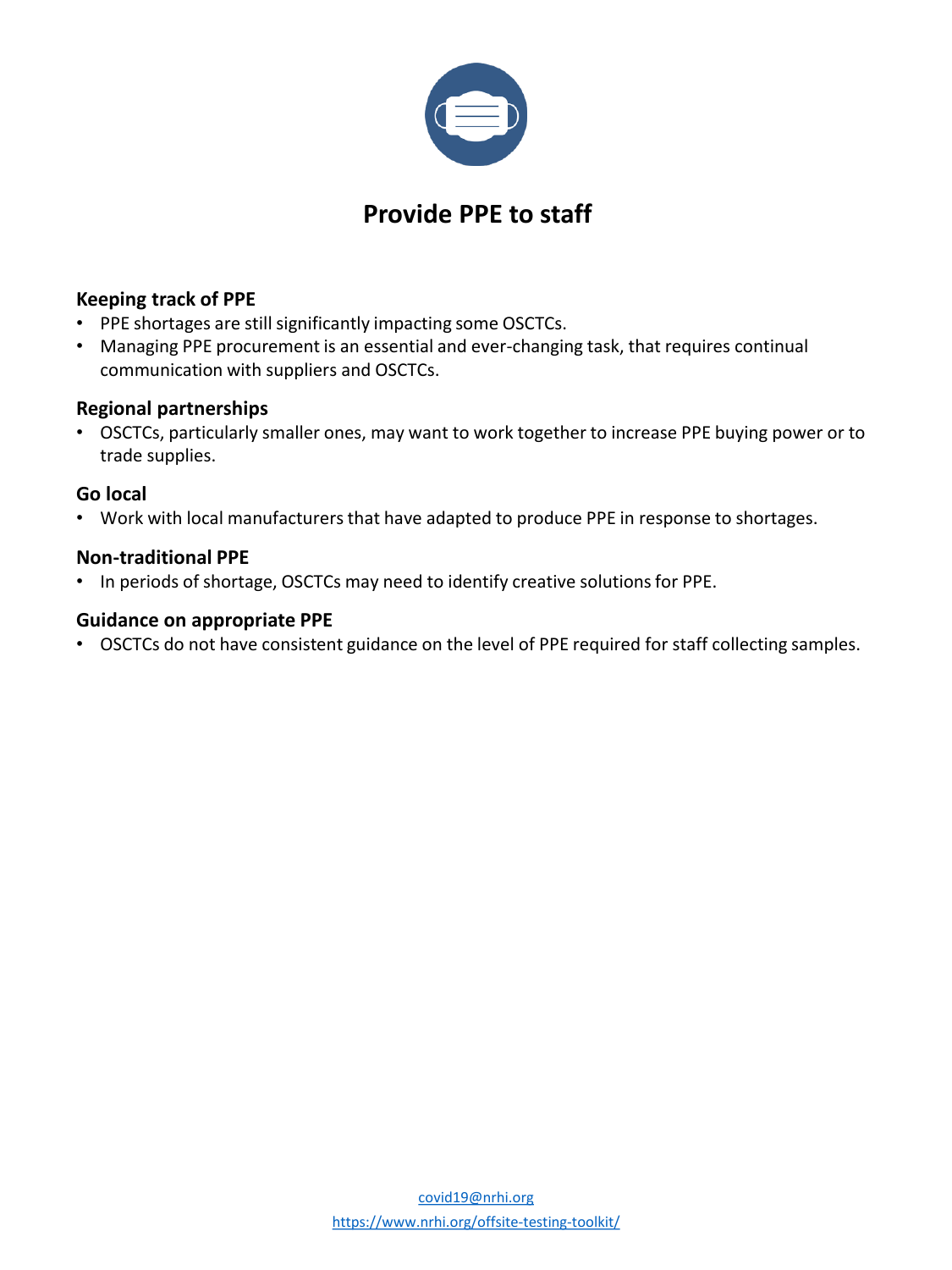

# **Financial viability / sustainability**

# **Operating at a loss**

• Many facilities are taking a loss for COVID-19 testing but continue doing it because they see the benefit in their communities.

# **Unreimbursed expenses - sample collection costs**

- Some OSCTCs are not being adequately reimbursed for the sample collection process.
- Staffing to the lowest level of licensure may help.

# **Building in clinic visit**

• Incorporating a clinic visit into the sample collection process can add additional reimbursement.

# **Facility fees**

• Sites may explore whether they can collect facility fees to help increase reimbursement.

# **Other unreimbursed expenses**

• Scheduling, marketing, education, and other hidden costs are often not reimbursed.

# **Philanthropy**

• Philanthropic partners can ease financial burden on states and health centers.

# **City and state support**

- City and state financial support is available to help some OSCTCs, but long-term sustainability is uncertain.
- Some OSCTCs are using tobacco settlement funds.

# **Federal support**

- Federal support is available to help some OSCTCs.
- Long term sustainability of federal funding source remains questionable, and there is still significant confusion around what support is available, particularly around FEMA.

# **Health insurance**

- Insurance reimbursement rules vary considerably by state and payor.
- Capturing insurance card details incorrectly can lead to a missed opportunity for reimbursement.
- Insurance companies can mitigate time-consuming reimbursement issues by designated lump funds for OSCTCs, without requiring insurance details from patients.